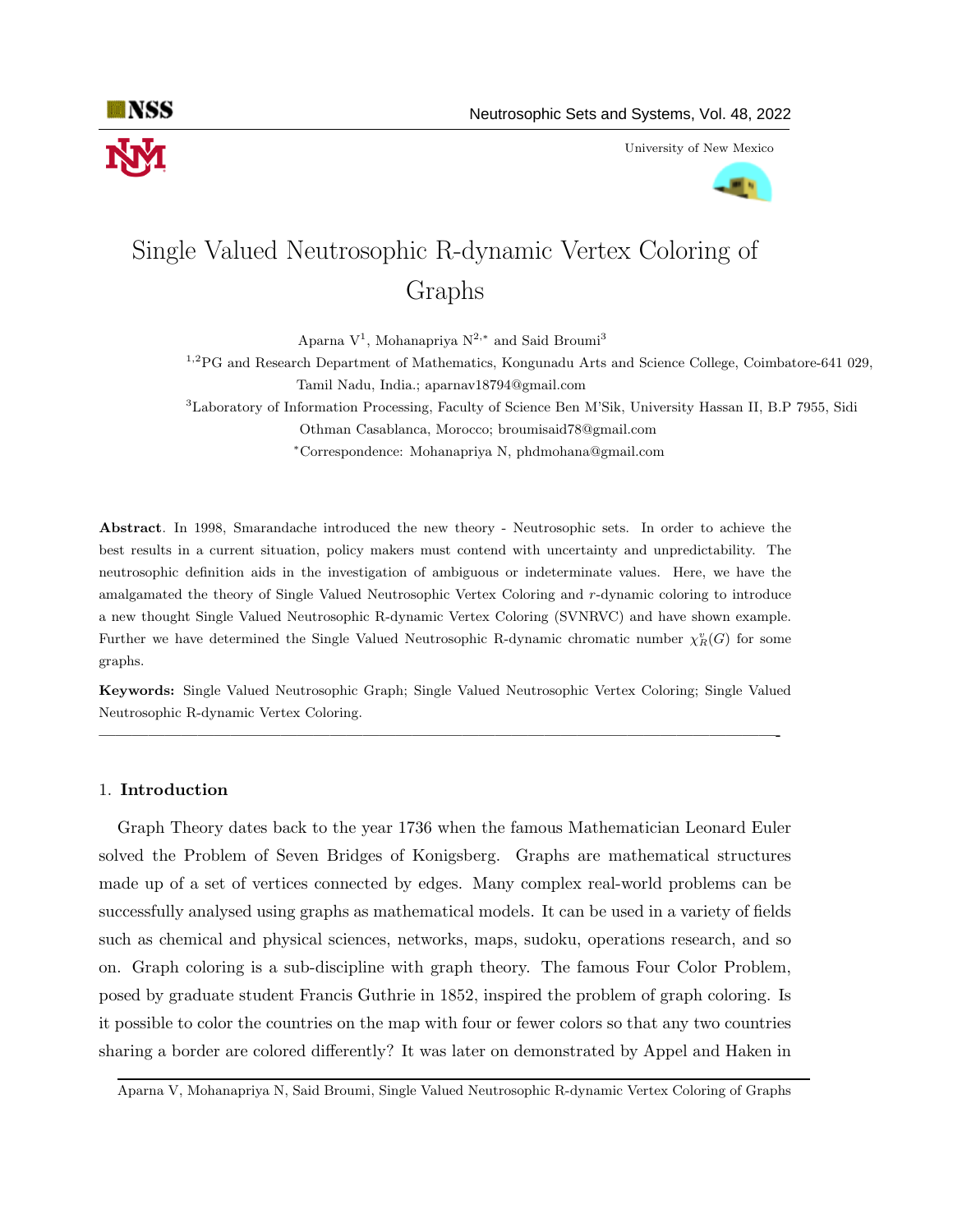1976. Graph coloring is the process of assigning colors to the elements of graph while keeping some constraints in mind.

Zadeh [\[26\]](#page-11-1) proposed the theory of fuzzy sets way back in 1965, and ten years hence A. Rosenfeld [\[21\]](#page-10-0) developed further work on fuzzy graph theory. Munoz et al. [\[24\]](#page-11-2) first proposed the fuzzy chromatic number in 2004, and C. Eslahchi et al. [\[13\]](#page-10-1) expanded it further in 2006. The idea of fuzzy total coloring was first suggested by S. Lavanya and R. Sattanathan [\[15\]](#page-10-2) in 2009. In 2012 Arindam Dey and Anita Pal discussed fuzzy vetex coloring using α-cut of fuzzy graphs in [\[6\]](#page-10-3). In a research paper published in 2014, the strong chromatic number of such graphs was addressed by Anjaly Kishore, M.S.Sunitha [\[4\]](#page-10-4).

Intuitionistic fuzzy sets are used to deal with data on membership and non-membership values. In 1986, Kassimir T. Atanassov [\[5\]](#page-10-5) proposed the theory of intuitionistic fuzzy sets, and in 1999, he proposed the notion of intuitionistic fuzzy graphs. In 2015, Ismail and Rifayathali [\[14\]](#page-10-6) examined intuitionistic fuzzy graph coloring using  $(\alpha, \beta)$  cuts, while Rifayathali et al. [\[17\]](#page-10-7) in 2017 and 2018 published articles on intuitionistic fuzzy and strong intuitionistic fuzzy coloring.

The membership and non-membership principles are inadequate to determine the outcome of all real-time scenarios. Where the vagueness or indeterminacy qualities of a decision need to be weighed, intuitionistic fuzzy logic is inadequate to provide a solution. As a consequence of this condition, F. Smarandache devised a solution: "Neutrosophic logic." Neutrosophic logic is important in a number of real-world problems, including law, business, medicine, finance, information technology and so on. Thus in 1998 Smarandache [\[22\]](#page-10-8) introduced the thought of Neutrosophic sets which is a generalized version of intuitionistic fuzzy set which includes three types of values: truth, indeterminacy and false membership values. In 2010, Wang et al. [\[25\]](#page-11-3) investigated single valued neutrosophic sets. Dhavaseelan et al. [\[12\]](#page-10-9) put forward and discussed the Strong Neutrosophic graphs in 2015, and Akram and Shahzadi [\[1–](#page-10-10)[3\]](#page-10-11) introduced and discussed the Single Valued Neutrosophic definition in 2016. Broumi et al. [\[7–](#page-10-12)[11\]](#page-10-13) built on their previous work in the areas of single-valued neutrosophic graphs. In their paper published in 2018, Dhavaseelan et al. [\[12\]](#page-10-9) addressed single valued co-neutrosophic graphs. In 2018, Sinha et al. [\[23\]](#page-10-14) widened the scope of the single-valued work for signed digraphs.

In the research articles [\[18,](#page-10-15) [19\]](#page-10-16) published in 2019 Rohini et al. introduced the thought of single valued neutrosophic vertex, edge and total coloring of SVNG with examples. Further in [\[20\]](#page-10-17) Rohini et al. have extended their work on single valued neutrosophic vertex coloring and put forward the new idea of single valued neutrosophic irregular vertex coloring.

The idea of r-dynamic coloring was put forward by Bruce Montgomery in [\[16\]](#page-10-18). The  $r$ dynamic coloring of a graph is a proper coloring of the graph such that for each vertex  $u$ , the neighbors of the vertex u receives  $min\{r, d(v)\}\$  different colors. Here we have integrated the thought of single valued neutrosophic vertex coloring and r-dynamic coloring to introduce the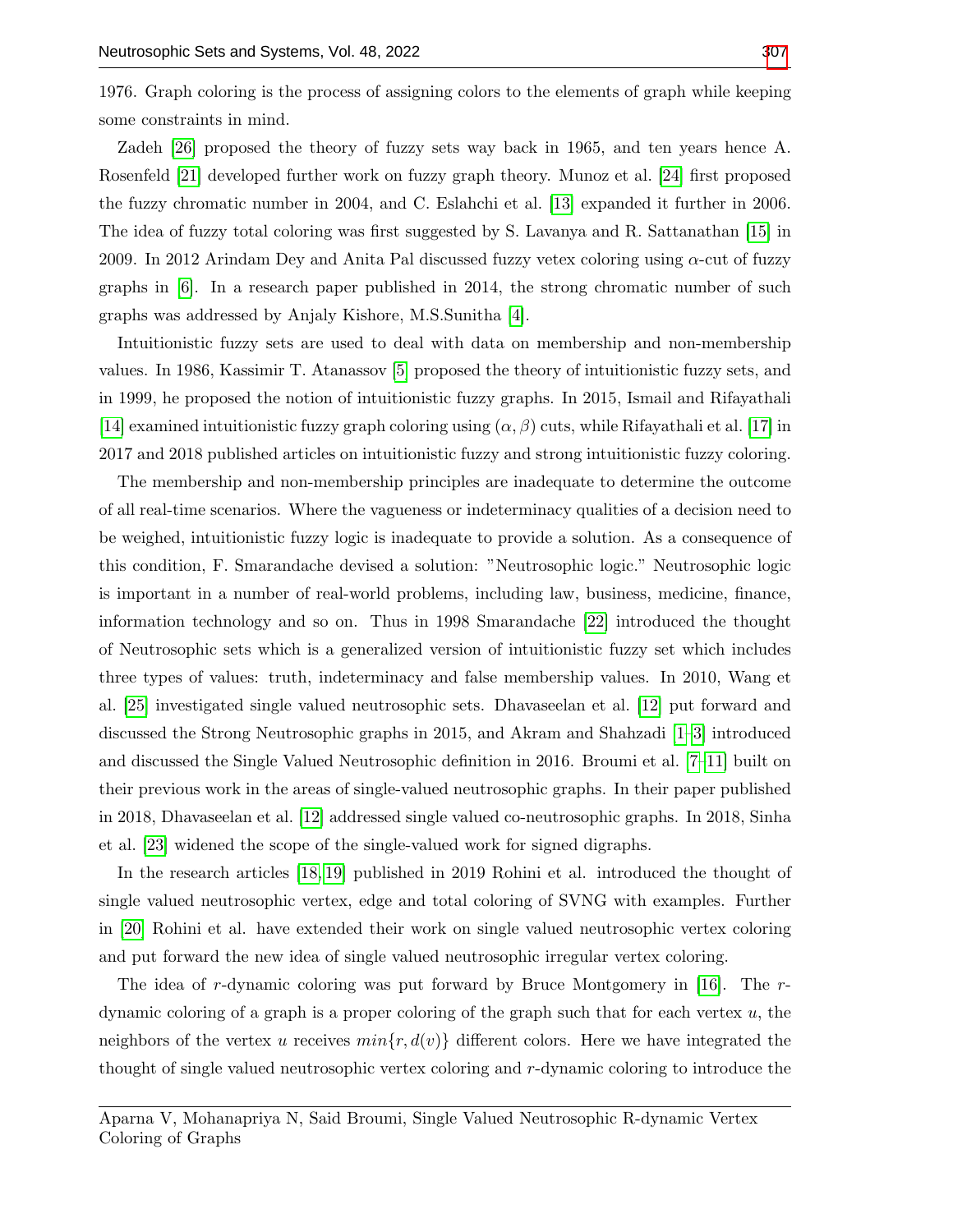new idea of Single Valued Neutrosophic R-dynamic Vertex Coloring and have shown example. Further we have determined the Single Valued Neutrosophic R-dynamic chromatic number  $\chi^v_R(G)$  for some graphs.

## 2. Preliminaries

**Definition 2.1.** [\[22\]](#page-10-8) Assume S be a collection of points(objects). A neutrosophic set X in S is represented by truth membership function  $t<sub>X</sub>(s)$ , an indeterminacy function  $i<sub>X</sub>(s)$ and a falsity membership (non-membership) function  $f_X(s)$ .  $t_X(s)$ ,  $i_X(s)$  and  $f_X(s)$  are real standard or non-standard subsets of  $]0^-, 1^+[$  which means  $t_X(s) : S \rightarrow ]0^-, 1^+[$ ,  $i_X(s) : S \rightarrow$ ]0<sup>-</sup>, 1<sup>+</sup>[ and  $f_X(s)$  : S →]0<sup>-</sup>, 1<sup>+</sup>[. Also 0<sup>-</sup> ≤  $t_X(s) + i_X(s) + f_X(s)$  ≤ 3<sup>+</sup>.

**Definition 2.2.** [\[2\]](#page-10-19) A Single Valued Neutrosophic Graph (SNVG)  $G = (P,Q)$  is a pair where  $P: N \to [0, 1]$  is a single valued neutrosophic set on N and  $Q: N \times N \to [0, 1]$  is a single valued neutrosophic relation on N with the following properties:

$$
t_Q(uv) \le \min\{t_P(u), t_P(v)\}
$$
  

$$
i_Q(uv) \le \min\{i_P(u), i_P(v)\}
$$
  

$$
f_Q(uv) \le \max\{f_P(u), f_P(v)\}
$$

for all  $u, v \in N$ . The sets P and Q are said to be single valued neutrosophic vertex set and edge set of G respectively. The single valued neutrosophic relation Q is symmetric if it satisfies  $t_Q(uv) = t_Q(vu), i_Q(uv) = i_Q(vu)$  and  $f_Q(uv) = f_Q(vu)$  for all  $u, v \in N$ .

**Definition 2.3.** [\[3\]](#page-10-11) An SVNG  $G = (P, Q)$  is called a **complete neutrosophic graph** (CSVNG) if it complies criteria below:

 $t_Q(uv) = min\{t_P(u), t_P(v)\}$  $i_Q(uv) = min\{i_P(u), i_P(v)\}$  $f_Q(uv) = max{f_P(u), f_P(v)}$ for all  $u, v \in P$ .

**Definition 2.4.** [\[3\]](#page-10-11) The **complement** of a SVNG  $G = (P, Q)$  is a SNVG  $G' = (P', Q')$  where  $i)P' = P$  $ii)$ t<sup>t</sup><sub>P</sub>(u) = t<sub>P</sub>(u), i<sup>t</sup><sub>p</sub>(u) = i<sub>P</sub>(u) and  $f'_{P}(u) = f_{P}(u)$  $iii)$ t'<sub>Q</sub> $(uv) =$  $\sqrt{ }$  $min{t_P(u), t_P(v)}$  if  $t_Q(uv) = 0$  $min{t_P(u), t_P(v)} - t_Q(uv)$  if  $t_Q(uv) > 0$  $iv)i'_{Q}(uv) =$  $\int min\{i_P(u), i_P(v)\}$  if  $i_Q(uv) = 0$  $min\{i_P(u), i_P(v)\} - i_Q(uv)$  if  $i_Q(uv) > 0$  $v) f'_Q(uv) =$  $\int \, max\{f_P(u), f_P(v)\}$  if  $f_Q(uv) = 0$  $max{f_P(u), f_P(v)} - f_Q(uv)$  if  $f_Q(uv) > 0$ 

for all  $u, v \in P$ .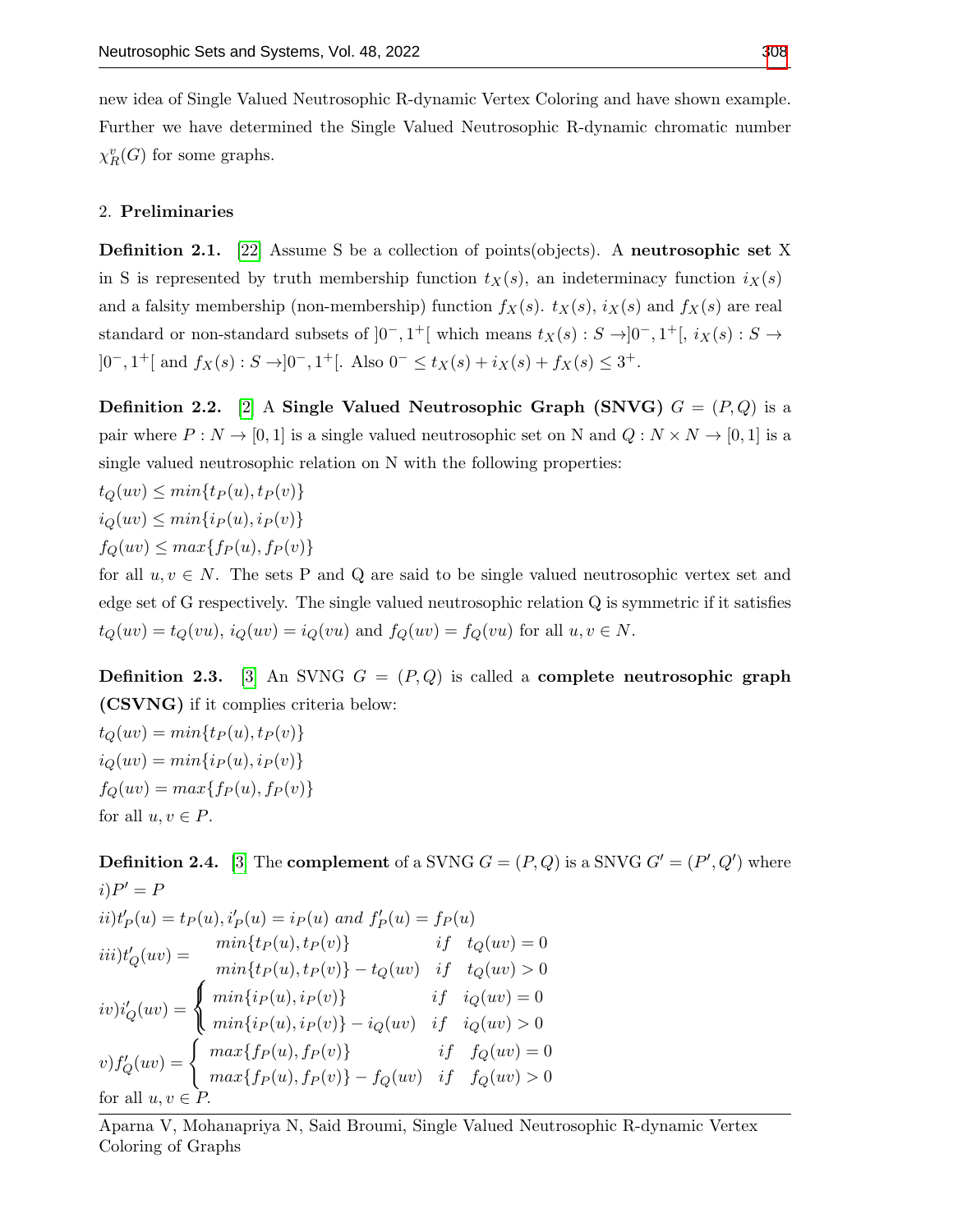**Definition 2.5.** [\[3\]](#page-10-11) An SVNG  $G = (P, Q)$  is said to be a strong neutrosophic graph (SSVNG) if it complies criteria:

 $t_Q(uv) = min\{tp(u), tp(v)\}$  $i_Q(uv) = min\{i_P(u), i_P(v)\}$  $f_Q(uv) = max{f_P(u), f_P(v)}$ for all  $(u, v) \in Q$ .

**Definition 2.6.** [\[18\]](#page-10-15) The collection  $\Gamma = {\gamma_1, \gamma_2, \cdots, \gamma_k}$  of SVN fuzzy sets is termed as k-**Single Valued Neutrosophic Vertex Coloring(SVNVC)** of a SVNG  $G = (P, Q)$  if the following criteria hold:

- 1.  $\forall \gamma_i(u) = P, \forall u \in P$
- 2.  $\gamma_j \wedge \gamma_h = 0$

3. For each incident vertices of the edge uv of G,  $min{\gamma_j(t_P(u))}, \gamma_j(t_P(v))} = 0$ ,  $min{\gamma_j(i_P(u), \gamma_j(i_P(v))} = 0$  and  $max{\gamma_j(f_P(u), \gamma_j(f_P(v))} = 1, (1 \le j \le k).$ 

This is indicated as  $\chi^v(G)$  and is termed as the SVN chromatic number of the SVNG G.

**Example:** Consider the following SVNG  $G_1 = (P, Q)$  with SVN vertex set  $P =$  $\{v_1, v_2, v_3, v_4\}$  and SVN edge  $Q = \{v_jv_k|jk = 12, 13, 14, 23, 25, 34\}$  with

$$
\begin{aligned}\n (0.2, 0.3, 0.7) \quad j &= 1 \\
 (t_P(v_j), i_P(v_j), f_P(v_j)) &= \begin{cases}\n (0.7, 0.2, 0.8) & j &= 2 \\
 (0.6, 0.5, 0.9) & j &= 3 \\
 (0.5, 0.4, 0.6) & j &= 4\n \end{cases}\n \end{aligned}
$$



FIGURE 1.  $G_1$ 

$$
(t_Q(v_j v_k), i_Q(v_j v_k), f_Q(v_j v_k)) = \begin{cases} (0.2, 0.2, 0.7) & jk = 12, 13, 14 \\ (0.6, 0.2, 0.9) & jk = 23 \\ (0.5, 0.4, 0.6) & jk = 34 \end{cases}
$$

Figure 1 depicts the SVNG  $G_1$ .

Let  $\Gamma = \{\gamma_1, \gamma_2, \gamma_3\}$  be collection of SVN fuzzy sets determined on P as below: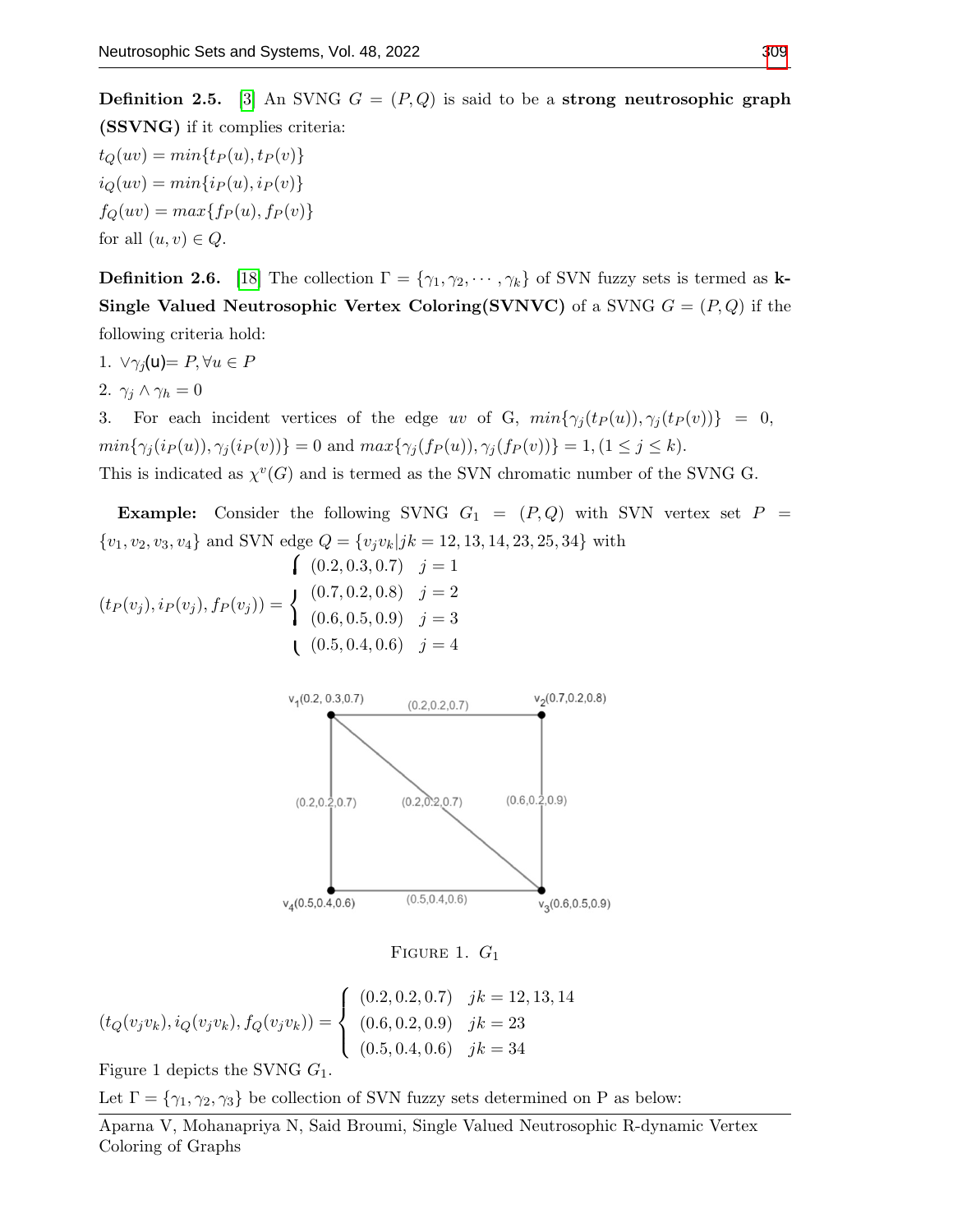$$
\gamma_1(v_j) = \begin{cases}\n(0.2, 0.3, 0.7) & for & j = 1 \\
(0, 0, 1) & for & otherwise\n\end{cases}
$$
\n
$$
\gamma_2(v_j) = \begin{cases}\n(0.7, 0.2, 0.8) & for & j = 2 \\
(0.5, 0.4, 0.6) & for & j = 4 \\
(0, 0, 1) & for & otherwise\n\end{cases}
$$
\n
$$
\gamma_3(v_j) = \begin{cases}\n(0.6, 0.5, 0.9) & for & j = 3 \\
(0, 0, 1) & for & otherwise\n\end{cases}
$$

Hence the family  $\Gamma = \{\gamma_1, \gamma_2, \gamma_3\}$  assures the criteria of SVNVC of the graph G. Any collection with points less than three points will not fulfill our definition. Hence  $\chi^v(G_1) = 3$ .

**Definition 2.7.** [\[20](#page-10-17)] The collection  $\Gamma = \{ \gamma_1, \gamma_2, \cdots, \gamma_k \}$  of SVN fuzzy sets is called a k-Single Valued Neutrosophic Irregular Vertex Coloring (SVNIVC) of a SVNG  $G =$  $(P,Q)$  if the following criteria hold:

1.  $\vee \gamma_j(\mathsf{u}) = P, \forall u \in P$  $2.\gamma_j \wedge \gamma_h = 0$ 

3. For each incident vertices of edge uv of G,  $min{\gamma_j(t_P(u))}, \gamma_j(t_P(v))} = 0, min{\gamma_j(i_P(u))},$  $\gamma_i(i_P(v)) = 0$  and  $max\{\gamma_i(f_P(u)), \gamma_i(f_P(v))\} = 1, (1 \le j \le k).$ 

4. All the vertices have different color codes.

This is depicted as  $\chi^{v}{}_{i}$  (G) and is termed as the SVNI chromatic number of the SVNG G.

**Definition 2.8.** [\[8\]](#page-10-20) **Path**  $P_n$  in a single valued neutrosophic graph  $G = (P, Q)$  is an ar rangement of distinct vertices  $v_1, v_2, \cdots, v_n$  which complies the criteria  $t_Q(v_{i-1}, v_i) > 0$ ,  $i_Q(v_{j-1}, v_j) > 0$  and  $f_Q(v_{j-1}, v_j) > 0$  for  $2 \le j \le n$ .

**Definition 2.9.** [\[8\]](#page-10-20) A cycle  $C_n$  in a single valued neutrosophic graph  $G = (P, Q)$  is a sequence of distinct vertices  $v_1, v_2, \cdots, v_n, v_1$  which satisfies the condition  $t_Q(v_{i-1}, v_i) > 0$ ,  $i_Q(v_{i-1}, v_i) > 0$  and  $f_Q(v_{i-1}, v_i) > 0$  for  $2 \le i \le n$  together with  $t_Q(v_n, v_1) > 0$ ,  $i_Q(v_n, v_1) > 0$ and  $f_Q(v_n, v_1) > 0$ .

#### 3. Single Valued Neutrosophic R-dynamic Vertex Coloring

**Definition 3.1.** A family  $\Gamma = \{\gamma_1, \gamma_2, \cdots, \gamma_k\}$  of SVN fuzzy sets is termed as **k-Single** Valued Neutrosophic R-dynamic Vertex Coloring (SVNRVC) of a SVNG  $G = (P, Q)$ 

if the following criteria hold:

$$
1. \vee \gamma_j \text{ (u)} = P, \forall u \in P
$$

 $2.\gamma_i \wedge \gamma_h = 0$ 

3. For each incident vertices of edge uv of G,  $min{\gamma_i(t_P(u))}, \gamma_i(t_P(v))} = 0, min{\gamma_i(i_P(u))},$  $\gamma_j(i_P(v)) = 0$  and  $max\{\gamma_j(f_P(u)), \gamma_j(f_P(v))\} = 1, (1 \le j \le k).$ 

4. Every vertex u with m number of incident edges, the corresponding incident vertices of the

vertex u receives at east  $min\{R, m\}$  different members(colors) from the set  $\Gamma$ .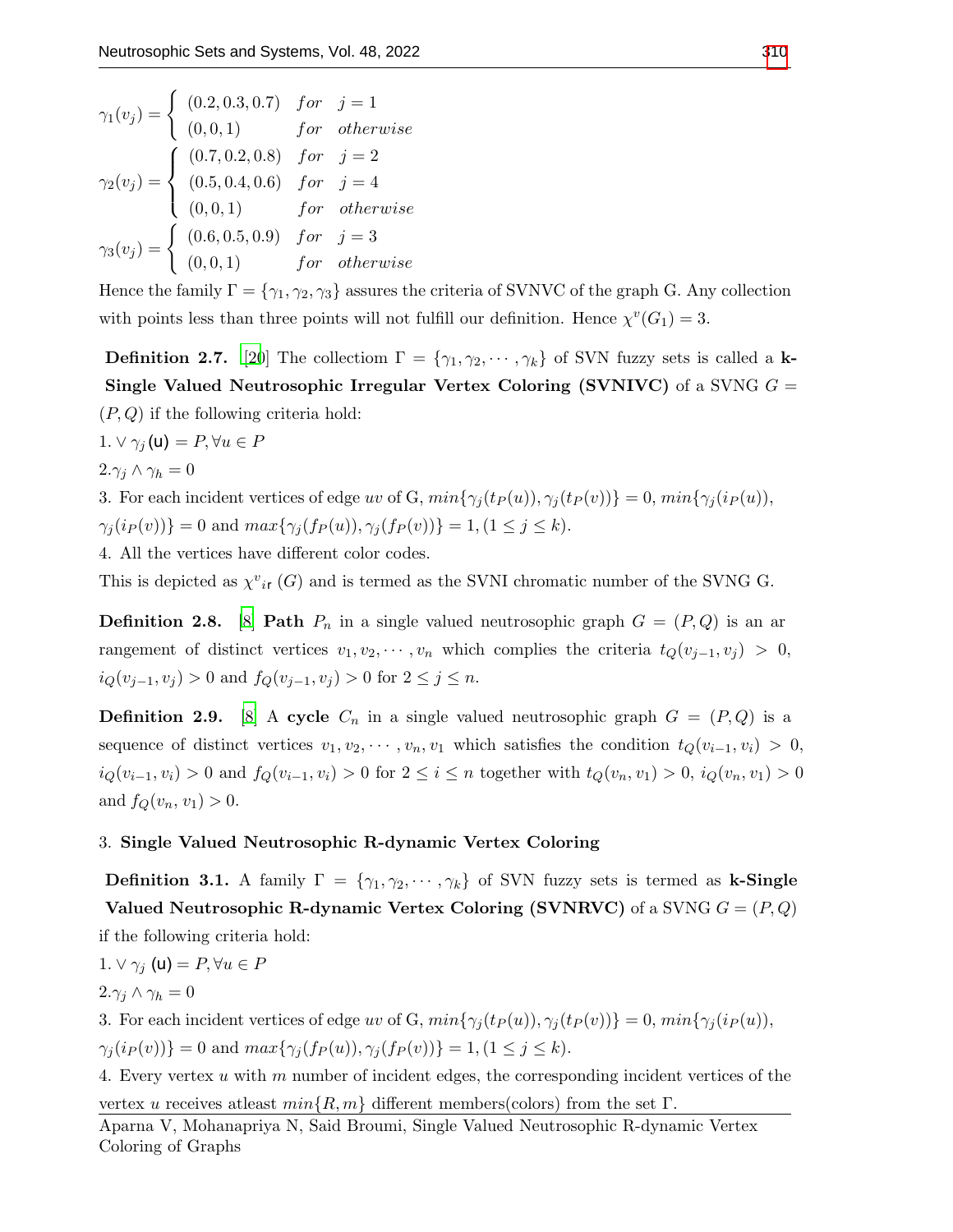Here,  $1 \leq R \leq M$  where M represents the maximum number of incident edges of the vertices of SVNG G.

The least value of k is the SVNRVC of SVNG G is denoted as  $\chi_R^v(G)$ , is called the Single Valued Neutrosophic R-dynamic chromatic number.

Example: Examine SVNG  $G_2 = (P,Q)$  with SVN vertex set and edge set  $P =$  $\{v_1, v_2, \cdots, v_5\}$  and  $Q = \{v_jv_k|jk = 12, 13, 14, 23, 25, 34, 35, 45\}$  respectively:

$$
(t_P(v_j), i_P(v_j), f_P(v_j)) = \begin{cases} (0.4, 0.2, 0.7) & j = 1 \\ (0.6, 0.3, 0.4) & j = 2, 3 \\ (0.3, 0.1, 0.6) & j = 4 \\ (0.7, 0.4, 0.3) & j = 5 \end{cases}
$$

$$
(t_Q(v_j v_k), i_Q(v_j v_k), f_Q(v_j v_k)) = \begin{cases} (0.4, 0.2, 0.6) & jk = 12, 13 \\ (0.3, 0.1, 0.6) & jk = 14, 34, 45 \\ (0.6, 0.3, 0.4) & jk = 23, 25, 35 \end{cases}
$$

Figure 2 depicts the SVNG  $G_2$ .

Here  $M=4$  so  $1\leq R\leq 4$ 



FIGURE 2.  $G_2$ 

For  $1 \leq R \leq 2$  let  $\Gamma = \{\gamma_1, \gamma_2, \gamma_3\}$  denote collection of SVN fuzzy sets determined on P as below:

$$
\gamma_1(v_j) = \begin{cases}\n(0.4, 0.2, 0.7) & \text{for } j = 1 \\
(0.7, 0.4, 0.8) & \text{for } j = 5 \\
(0, 0, 1) & \text{for otherwise}\n\end{cases}
$$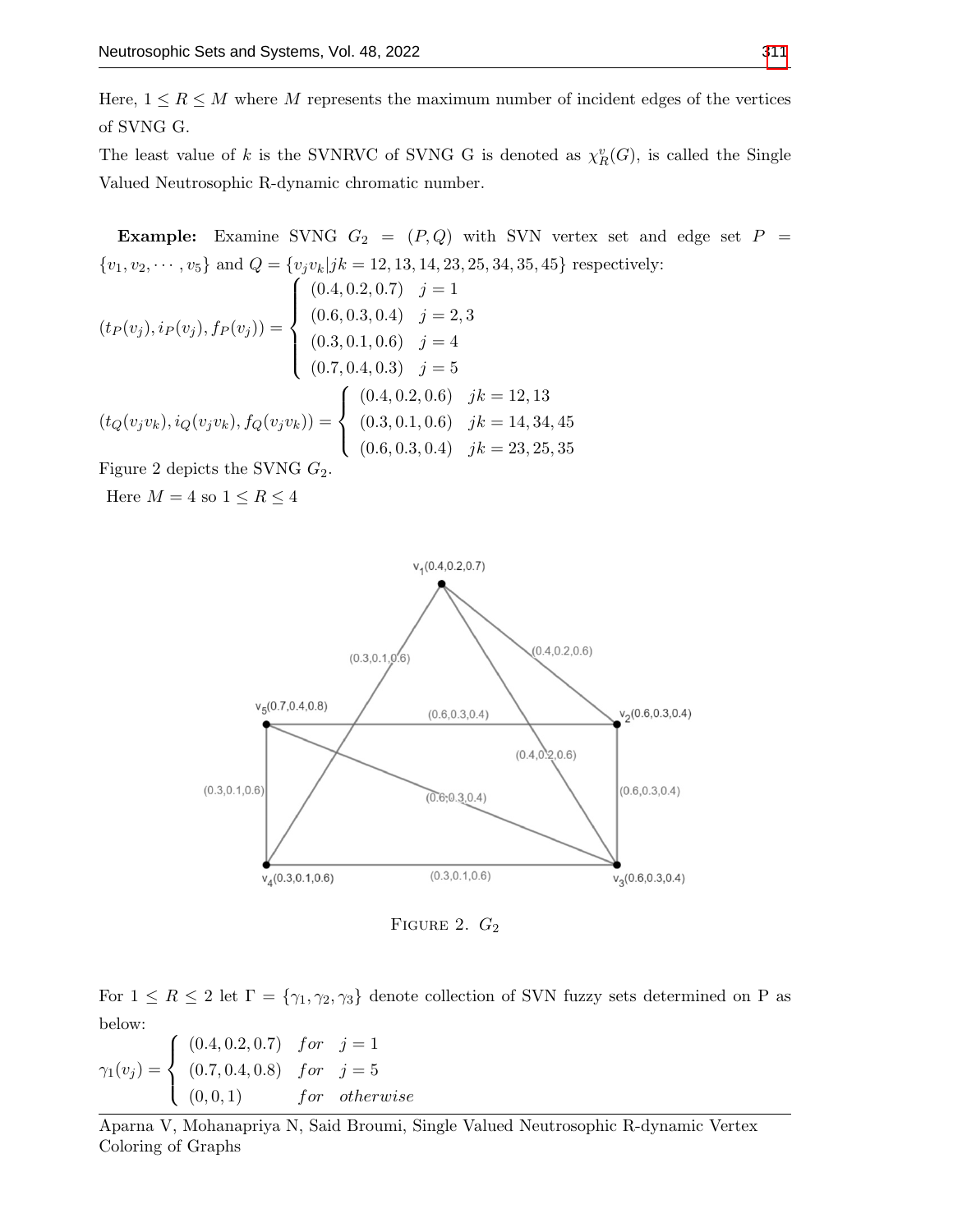$$
\gamma_2(v_j) = \begin{cases}\n(0.6, 0.3, 0.4) & \text{for } j = 2 \\
(0.3, 0.1, 0.6) & \text{for } j = 4 \\
(0.0, 1) & \text{for otherwise} \\
\gamma_3(v_j) = \begin{cases}\n(0.6, 0.3, 0.4) & \text{for } j = 3 \\
(0.0, 1) & \text{for otherwise}\n\end{cases}\n\end{cases}
$$

Hence the family  $\Gamma = \{\gamma_1, \gamma_2, \gamma_3\}$  assures criteria of SVNRVC of the graph G. Any collection with points lesser than three points will not fulfill our definition. Hence  $\chi_R^v(G_2) = 3$  for  $1 \leq R \leq 2$ .

For  $3 \le R \le 4$  let  $\Gamma = \{ \gamma_1, \gamma_2, \gamma_3, \gamma_4, \gamma_5 \}$  be collection of SVN fuzzy sets determined on P.  $\gamma_1(v_j) = \begin{cases} (0.4, 0.2, 0.7) & \text{for} \quad j = 1 \end{cases}$  $(0, 0, 1)$  for otherwise  $\gamma_2(v_j) = \begin{cases} (0.6, 0.3, 0.4) & \text{for } j = 2 \\ (0.6, 0.3, 0.4) & \text{for } j = 2 \end{cases}$  $(0, 0, 1)$  for otherwise  $\gamma_3(v_j) = \begin{cases} (0.6, 0.3, 0.4) & \text{for } j = 3 \\ (0.6, 0.3, 0.4) & \text{for } j = 3 \end{cases}$  $(0, 0, 1)$  for otherwise  $\gamma_4(v_j) = \begin{cases} (0.3, 0.1, 0.6) & \text{for } j = 4 \\ (0.3, 0.1, 0.6) & \text{for } j = 4 \end{cases}$  $(0, 0, 1)$  for otherwise  $\gamma_5(v_j) = \begin{cases} (0.7, 0.4, 0.3) & \text{for} \quad j = 5 \\ (0.8, 1) & \text{for} \quad j = 1 \end{cases}$  $(0, 0, 1)$  for otherwise

Hence the family  $\Gamma = \{\gamma_1, \gamma_2, \gamma_3, \gamma_4, \gamma_5\}$  assures criteria of SVNRVC of the graph G. Any collection with points lesser than below five points will not fulfill our definition. Hence  $\chi^v_R(G_2) = 5$ for  $3 \leq R \leq 4$ . Hence  $\chi^v_R(G) = \begin{cases} 3 & \text{for} \quad 1 \leq R \leq 2 \\ 4 & \text{for} \quad 2 \leq R \leq 4 \end{cases}$ 4 for  $3 \le R \le 4$ 

**Remark 3.2.** For any SVNG G we have  $\chi^v(G) \leq \chi^v_R(G)$ .

**Theorem 3.3.** Let  $n \geq 3$ ,  $P_n$  be a path graph then  $\chi_R^v(P_n) = \begin{cases} 2 & \text{for} \quad R = 1 \\ 2 & \text{for} \quad R = 2 \end{cases}$ 3 for  $R=2$ 

Proof:

For the path graph  $P_n$ ,  $1 \leq R \leq 2$ .

Let  $\Gamma = \{\gamma_1, \gamma_2\}$  be collection of fuzzy sets determined on vertices  $V(P_n) = \{u_1, u_2, \dots, u_n\}$ for  $R = 1$  as follows:

$$
\gamma_1(u_k) = \begin{cases}\n(t_P(u_k), i_P(u_k), f_P(u_k)) & \text{for} \quad k \text{ is odd} \\
(0,0,1) & \text{for} \quad \text{otherwise} \\
\gamma_2(u_k) = \begin{cases}\n(t_P(u_k), i_P(u_k), f_P(u_k)) & \text{for} \quad k \text{ is even} \\
(0,0,1) & \text{for} \quad \text{otherwise}\n\end{cases}\n\end{cases}
$$

Thus the family  $\Gamma = \{\gamma_1, \gamma_2\}$  assures the conditions of SVNRVC of  $P_n$ . Any families with less than two points did not meet our criteria of the definition.

Thus 
$$
\chi_1^v(P_n) = 2
$$
.

When  $R = 2$ , let  $\Gamma = {\gamma_1, \gamma_2, \gamma_3}$  be collection of fuzzy sets determined on vertices  $V(P_n)$ :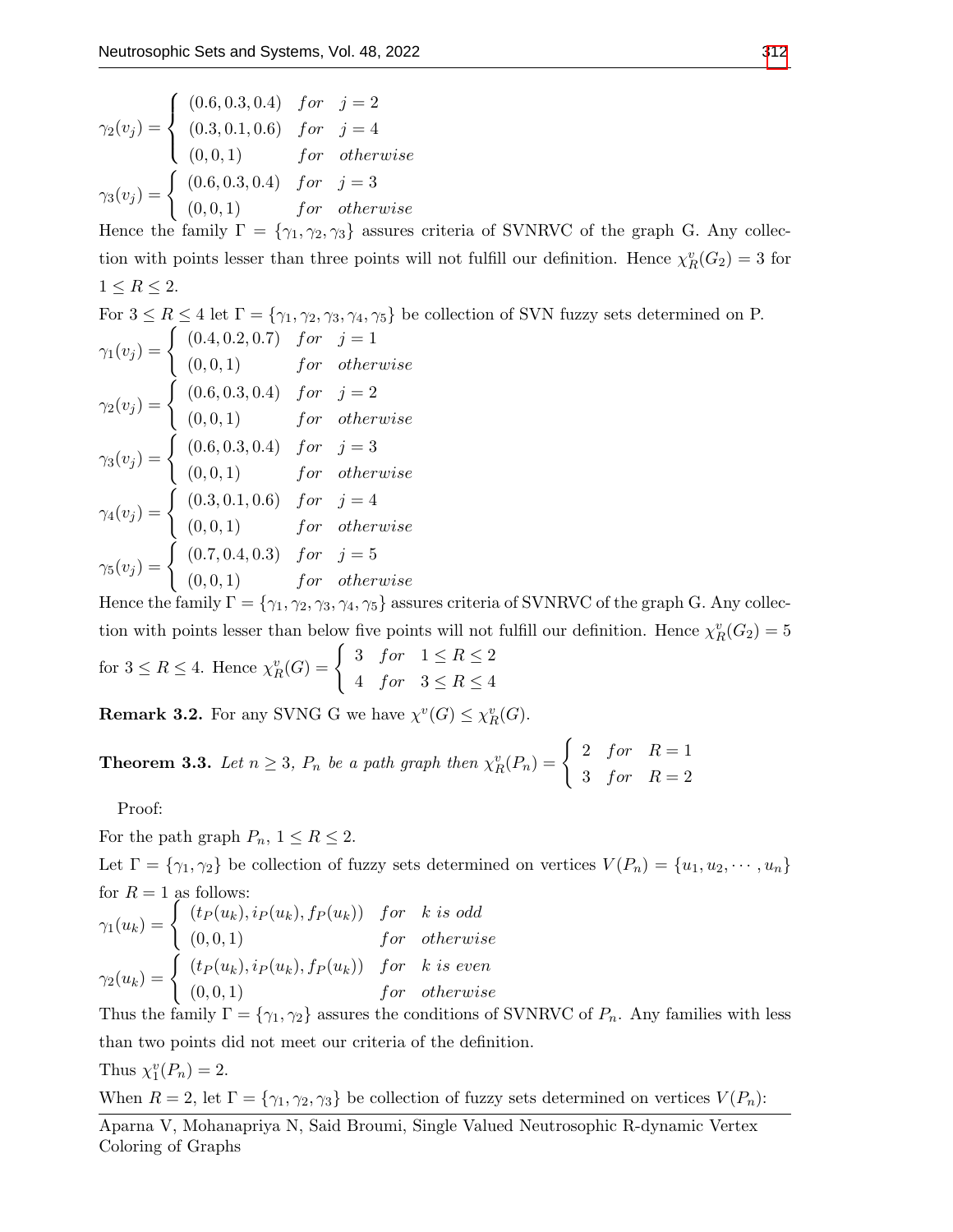$$
\gamma_1(u_k) = \begin{cases}\n(t_P(u_k), i_P(u_k), f_P(u_k)) & \text{for} \quad k \equiv 1 \pmod{3} \\
(0, 0, 1) & \text{for} \quad \text{otherwise}\n\end{cases}
$$
\n
$$
\gamma_2(u_k) = \begin{cases}\n(t_P(u_k), i_P(u_k), f_P(u_k)) & \text{for} \quad k \equiv 2 \pmod{3} \\
(0, 0, 1) & \text{for} \quad \text{otherwise}\n\end{cases}
$$
\n
$$
\gamma_3(u_k) = \begin{cases}\n(t_P(u_k), i_P(u_k), f_P(u_k)) & \text{for} \quad k \equiv 0 \pmod{3} \\
(0, 0, 1) & \text{for} \quad \text{otherwise}\n\end{cases}
$$

Thus the family  $\Gamma = \{\gamma_1, \gamma_2, \gamma_3\}$  assures the conditions of SVNRVC of  $P_n$ . Any families with less than three points did not meet our criteria of the definition.

Thus 
$$
\chi_2^v(P_n) = 3
$$
.  
Hence  $\chi_R^v(P_n) = \begin{cases} 2 & \text{for} & R = 1 \\ 3 & \text{for} & R = 2 \end{cases}$ 

**Theorem 3.4.** Let 
$$
k \ge 3
$$
,  $C_k$  be a cycle then  $\chi_R^v(C_k) = \begin{cases} 2 & \text{for} & R = 1 \text{ and } k \text{ is even} \\ 3 & \text{for} & R = 1 \text{ and } k \text{ is odd} \\ 5 & \text{for} & R = 2 \text{ and } k = 5 \\ 3 & \text{for} & R = 2 \text{ and } k = 3m \\ 4 & \text{for} & R = 2 \text{ and otherwise} \end{cases}$ 

Proof:

For a cycle  $C_k$ ,  $1 \leq R \leq 2$ . Let  $\Gamma = \{\gamma_1, \gamma_2\}$  be collection of fuzzy sets determined on vertices  $V(C_k) = \{c_1, c_2, \dots, c_k\}$ for  $R = 1$  and k is even as follows:

$$
\gamma_1(c_j) = \begin{cases}\n(t_P(c_j), i_P(c_j), f_P(c_j)) & \text{for} \quad j \text{ is odd} \\
(0, 0, 1) & \text{for} \quad \text{otherwise} \\
(t_P(c_j), i_P(c_j), f_P(c_j)) & \text{for} \quad j \text{ is even} \\
(0, 0, 1) & \text{for} \quad \text{otherwise}\n\end{cases}
$$

Thus the family  $\Gamma = \{\gamma_1, \gamma_2\}$  assures the conditions of SVNRVC of  $C_k$ . Any families with less than two points did not meet our criteria of the definition.

Thus  $\chi_1^v(C_k) = 2$  when k is even.

Let  $\Gamma = \{\gamma_1, \gamma_2, \gamma_3\}$  be collection of fuzzy sets determined on vertices  $V(C_k)$  for  $R = 1$  and k is odd:

$$
\gamma_1(c_j) = \begin{cases}\n(t_P(c_j), i_P(c_j), f_P(c_j)) & \text{for} \quad j \equiv 1 \pmod{2} \text{ but } j \neq k \\
(0, 0, 1) & \text{for} \quad \text{otherwise}\n\end{cases}
$$
\n
$$
\gamma_2(c_j) = \begin{cases}\n(t_P(c_j), i_P(c_j), f_P(c_j)) & \text{for} \quad j \equiv 0 \pmod{2} \\
(0, 0, 1) & \text{for} \quad \text{otherwise}\n\end{cases}
$$
\n
$$
\gamma_3(c_j) = \begin{cases}\n(t_P(c_j), i_P(c_j), f_P(c_j)) & \text{for} \quad j = k \\
(0, 0, 1) & \text{for} \quad \text{otherwise}\n\end{cases}
$$

Thus the family  $\Gamma = \{\gamma_1, \gamma_2, \gamma_3\}$  assures the conditions of SVNRVC of  $C_k$ . Any families with less than three points did not meet our criteria of the definition.

Thus  $\chi_1^v(C_k) = 3$  when k is odd.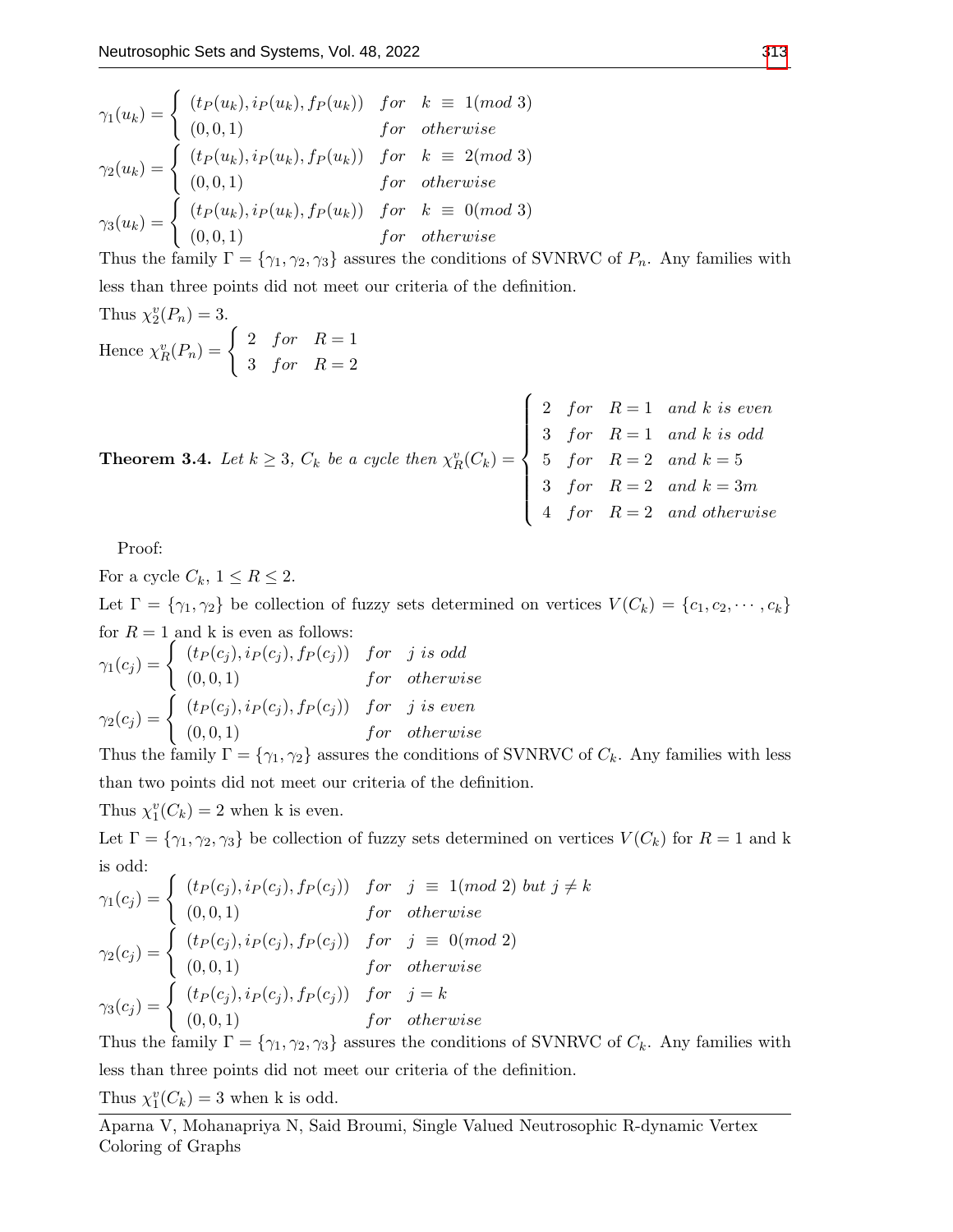For  $R = 2$  and  $n = 5$ , let  $\Gamma = \{\gamma_1, \gamma_2, \gamma_3, \gamma_4, \gamma_5\}$  be a family of fuzzy sets determined on vertices  $V(C_5)$ :

$$
\gamma_{1}(c_{j}) = \begin{cases}\n(t_{P}(c_{j}), i_{P}(c_{j}), f_{P}(c_{j})) & \text{for} \quad j = 1 \\
(0, 0, 1) & \text{for} \quad \text{otherwise} \\
\gamma_{2}(c_{j}) = \begin{cases}\n(t_{P}(c_{j}), i_{P}(c_{j}), f_{P}(c_{j})) & \text{for} \quad j = 2 \\
(0, 0, 1) & \text{for} \quad \text{otherwise}\n\end{cases} \\
\gamma_{3}(c_{j}) = \begin{cases}\n(t_{P}(c_{j}), i_{P}(c_{j}), f_{P}(c_{j})) & \text{for} \quad j = 3 \\
(0, 0, 1) & \text{for} \quad \text{otherwise}\n\end{cases} \\
\gamma_{4}(c_{j}) = \begin{cases}\n(t_{P}(c_{j}), i_{P}(c_{j}), f_{P}(c_{j})) & \text{for} \quad j = 4 \\
(0, 0, 1) & \text{for} \quad \text{otherwise}\n\end{cases} \\
\gamma_{5}(c_{j}) = \begin{cases}\n(t_{P}(c_{j}), i_{P}(c_{j}), f_{P}(c_{j})) & \text{for} \quad j = 5 \\
(0, 0, 1) & \text{for} \quad \text{otherwise}\n\end{cases}
$$

Thus the family  $\Gamma = \{\gamma_1, \gamma_2, \gamma_3, \gamma_4, \gamma_5\}$  assures the conditions of SVNRVC of  $C_5$ . Any families with less than five points did not meet our criteria of the definition.

Thus 
$$
\chi_2^v(C_5) = 3
$$
.

For  $R = 2$  and  $k = 3m, m = 1, 2, \cdots$  let  $\Gamma = \{\gamma_1, \gamma_2, \gamma_3\}$  be a family of fuzzy sets determined on vertices:

$$
\gamma_1(c_j) = \begin{cases}\n(t_P(c_j), i_P(c_j), f_P(c_j)) & \text{for} \quad j \equiv 1 \pmod{3} \\
(0, 0, 1) & \text{for} \quad \text{otherwise}\n\end{cases}
$$
\n
$$
\gamma_2(c_j) = \begin{cases}\n(t_P(c_j), i_P(c_j), f_P(c_j)) & \text{for} \quad j \equiv 2 \pmod{3} \\
(0, 0, 1) & \text{for} \quad \text{otherwise}\n\end{cases}
$$
\n
$$
\gamma_3(c_j) = \begin{cases}\n(t_P(c_j), i_P(c_j), f_P(c_j)) & \text{for} \quad j \equiv 0 \pmod{3} \\
(0, 0, 1) & \text{for} \quad \text{otherwise}\n\end{cases}
$$

Thus the family  $\Gamma = \{\gamma_1, \gamma_2, \gamma_3\}$  assures the conditions of SVNRVC of  $C_n$ . Any families with less than three points did not meet our criteria of the definition.

Thus  $\chi_1^v(C_k) = 3$  when  $k = 3m$ .

For  $R = 2$  and otherwise let  $\Gamma = \{\gamma_1, \gamma_2, \gamma_3, \gamma_4\}$  be a family of fuzzy sets determined on vertices as follows:

When 
$$
k = 3m + 1, m = 1, 2, \cdots
$$
  
\n
$$
\gamma_1(c_j) = \begin{cases}\n(t_P(c_j), i_P(c_j), f_P(c_j)) & \text{for } j \equiv 1 \pmod{3} \text{ but } j \neq k \\
(0, 0, 1) & \text{for otherwise} \\
(0, 0, 1) & \text{for otherwise}\n\end{cases}
$$
\n
$$
\gamma_2(c_j) = \begin{cases}\n(t_P(c_j), i_P(c_j), f_P(c_j)) & \text{for } j \equiv 2 \pmod{3} \\
(0, 0, 1) & \text{for otherwise} \\
(0, 0, 1) & \text{for otherwise}\n\end{cases}
$$
\n
$$
\gamma_3(c_j) = \begin{cases}\n(t_P(c_j), i_P(c_j), f_P(c_j)) & \text{for } j \equiv 0 \pmod{3} \\
(t_P(c_j), i_P(c_j), f_P(c_j)) & \text{for } j = k \\
(0, 0, 1) & \text{for otherwise}\n\end{cases}
$$
\nWhen  $k = 3m + 2, m = 1, 2, \cdots$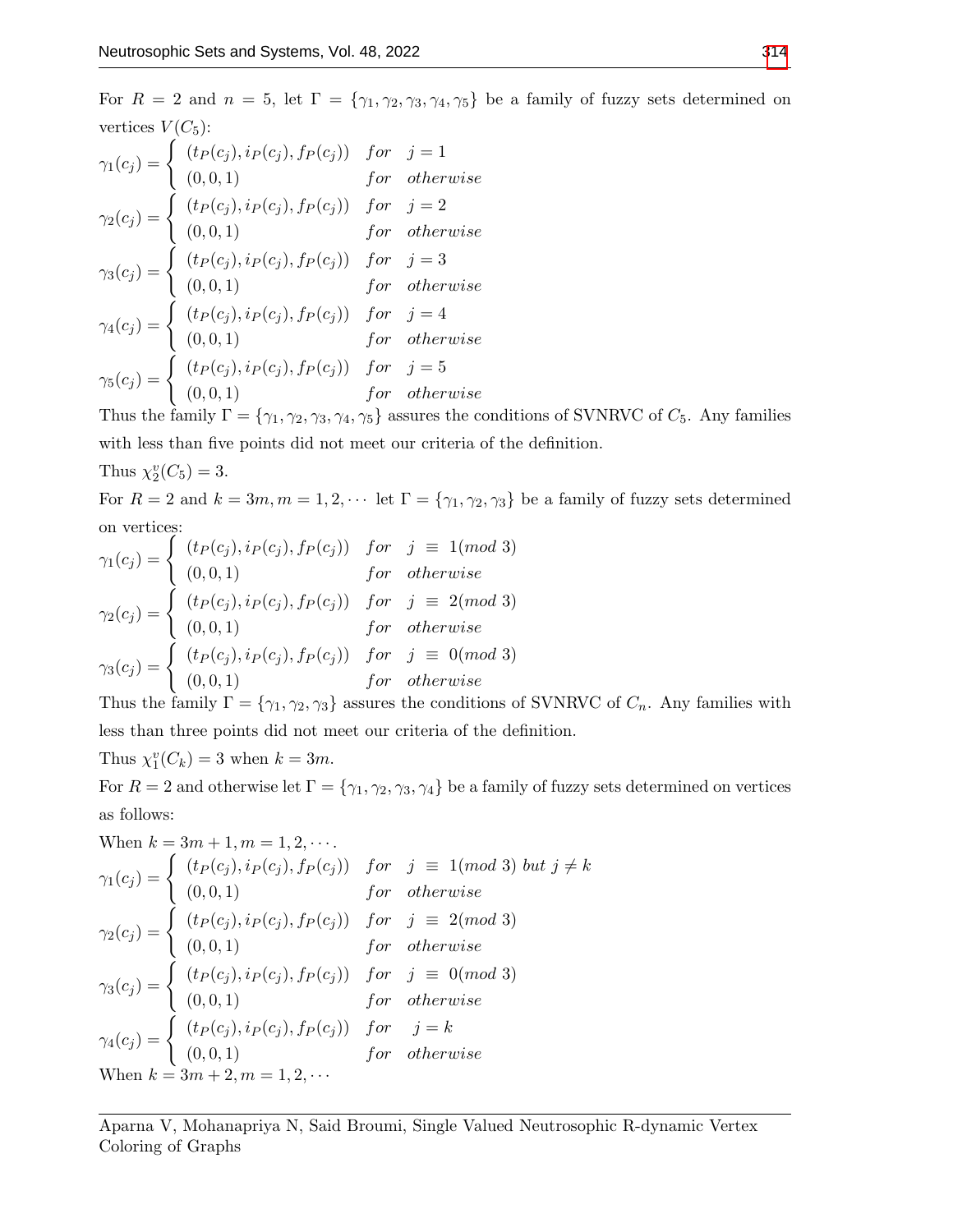<sup>γ</sup>1(c<sup>j</sup> ) = ( (t<sup>P</sup> (c<sup>j</sup> ), i<sup>P</sup> (c<sup>j</sup> ), f<sup>P</sup> (c<sup>j</sup> )) for j ≡ 1(mod 3) and j = k − 2 (0, 0, 1) for otherwise <sup>γ</sup>2(c<sup>j</sup> ) = ( (t<sup>P</sup> (c<sup>j</sup> ), i<sup>P</sup> (c<sup>j</sup> ), f<sup>P</sup> (c<sup>j</sup> )) for j ≡ 2(mod 3) and j = k − 3 (0, 0, 1) for otherwise <sup>γ</sup>3(c<sup>j</sup> ) = ( (t<sup>P</sup> (c<sup>j</sup> ), i<sup>P</sup> (c<sup>j</sup> ), f<sup>P</sup> (c<sup>j</sup> )) for j ≡ 0(mod 3) and j = k (0, 0, 1) for otherwise <sup>γ</sup>4(c<sup>j</sup> ) = ( (t<sup>P</sup> (c<sup>j</sup> ), i<sup>P</sup> (c<sup>j</sup> ), f<sup>P</sup> (c<sup>j</sup> )) for j = k − 1, k − 4 (0, 0, 1) for otherwise

Thus the family  $\Gamma = \{\gamma_1, \gamma_2, \gamma_3, \gamma_4\}$  assures the conditions of SVNRVC of  $C_n$ . Any families with less than four points did not meet our criteria of the definition.

Thus  $\chi_2^v(C_k) = 4$  when otherwise.

Hence 
$$
\chi_R^v(C_k) = \begin{cases}\n2 & \text{for} \quad R = 1 \quad \text{and} \quad k \text{ is even} \\
3 & \text{for} \quad R = 1 \quad \text{and} \quad k \text{ is odd} \\
5 & \text{for} \quad R = 2 \quad \text{and} \quad k = 5 \\
3 & \text{for} \quad R = 2 \quad \text{and} \quad k = 3m \\
4 & \text{for} \quad R = 2 \quad \text{and otherwise}\n\end{cases}
$$

**Theorem 3.5.** For the CSVNG with n vertices,  $\chi_R^v(K_n) = n$ .

Proof:

For the CSVNG  $M = n - 1$  and hence  $1 \le R \le n - 1$ . One can notice that all vertices are incident to one another. Let  $\Gamma = \{\gamma_1, \gamma_2, \cdots, \gamma_n\}$  be a family of fuzzy sets determined on vertices such that each set contains exactly one vertex with value  $t_P(w), i_P(w), f_P(w) > 0$  and all the other vertices have the value  $(0, 0, 1)$ . By this the criteria of SVNRVC will be assured and hence  $\chi_R^v(K_n) = n$ .

#### 4. Conclusion

We have the amalgamated the theory of Single Valued Neutrosophic Vertex Coloring and r-dynamic coloring to build a new thought Single Valued Neutrosophic R-dynamic Vertex Coloring (SVNRVC). We have defined the new coloring and provided examples. Further we have looked onto Single Valued Neutrosophic R-dynamic Chromatic Number of certain graphs. Funding: There was no external funding for this work.

Acknowledgment: The authors gratefully acknowledge the referees for their thorough reading, insightful remarks and helpful suggestions that have enhanced the quality of this manuscript.

Conflicts of Interest: There are no conflicts of interest declared by the authors.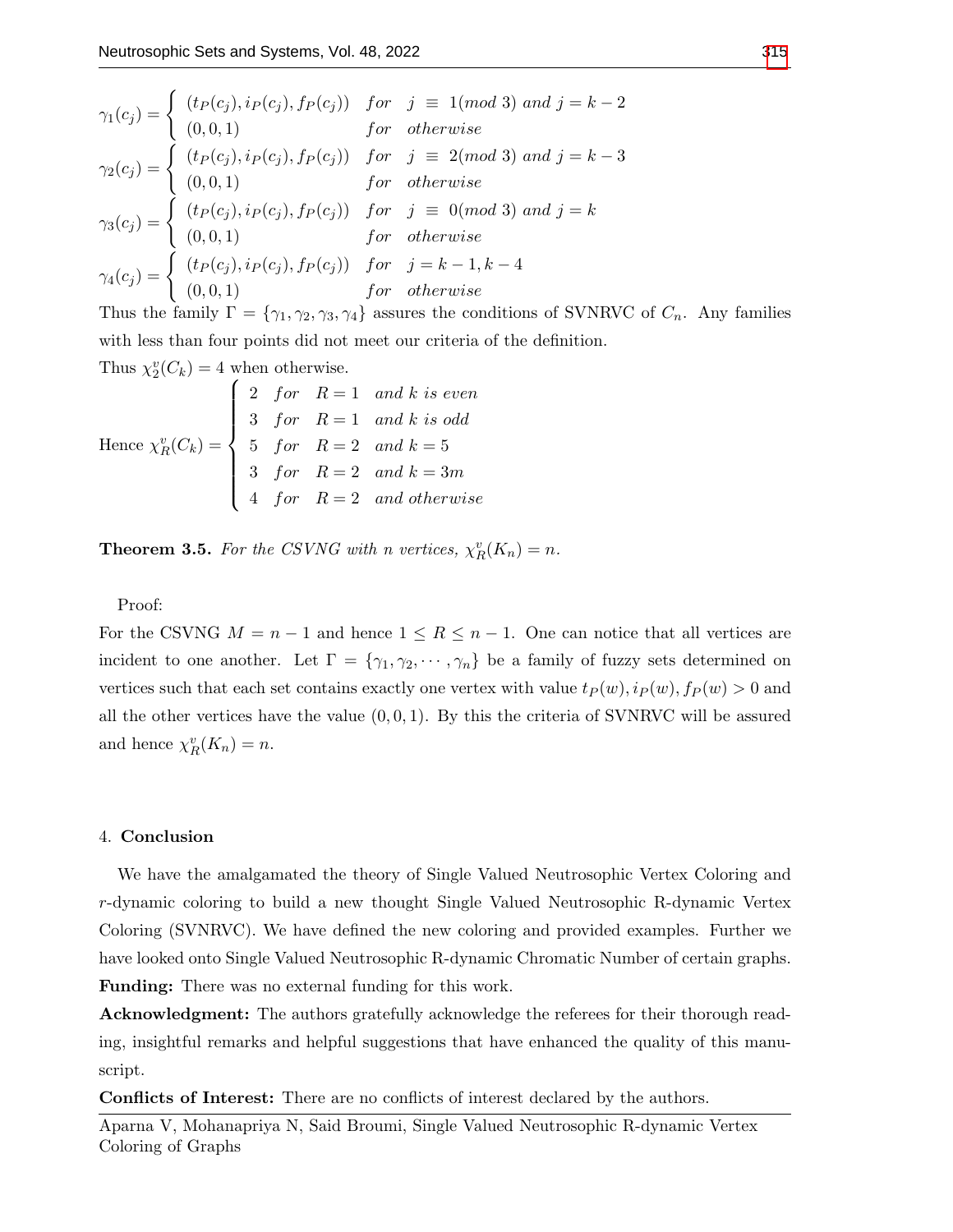## References

- <span id="page-10-10"></span>1. Akram. M, Siddique. S and Davvaz. B, New concepts in neutrosophic graphs with application, Journal of Applied Mathematics and Computing, 57(2018), 279-302.
- <span id="page-10-19"></span>2. Akram. M and Shahzadi. S, Neutrosophic soft graphs with application, Journal of Intelligent and Fuzzy Systems, 32(1)(2017), 841-858.
- <span id="page-10-11"></span>3. Akram. M and Shahzadi. S, Operations on single-valued neutrosophic graphs, Journal of Uncertain Systems, 11(2016), 1-26.
- <span id="page-10-4"></span>4. Anjaly Kishore and Sunitha. M.S, Strong chromatic number of fuzzy graphs, Annals of Pure and Applied Mathematics, 7(2)(2014), 52-60.
- <span id="page-10-5"></span>5. Atanassov. K.T. Intuitionistic fuzzy sets, Fuzzy sets and systems, 20(1986), 87-96.
- <span id="page-10-3"></span>6. Arindam Dey and Anita Pal, Vertex Coloring of a Fuzzy Graph using Alpa Cut, International Journal of Management, IT and Engineering, 2(8)(2012), 340-352.
- <span id="page-10-12"></span>7. Broumi. S; Dey. A, Bakali. A, Talea. M, Smarandache, Son. L.H and Koley. D, Uniform Single Valued Neutrosophic Graphs, Neutrosophic Sets and Systems, 17(2017), 42-49.
- <span id="page-10-20"></span>8. Broumi. S, Talea. M, Bakali. M and Smarandache. F, Single-valued neutrosophic graphs, Journal of New Theory, 10(2016), 86-101.
- 9. Broumi. S, Talea. M, Bakali. M and Smarandache. F, On bipolar Single valued neutrosophic graphs, Journal of New Theory, 11(2016), 84-102.
- 10. Broumi. S, Talea. M, Bakali. M and Smarandache. F, Interval valued neutrosophic graphs, Critical Reviews, 12(2016), 5-33.
- <span id="page-10-13"></span>11. Broumi. S, Talea. M, Smarandache. F and Bakali. M, Single valued neutrosophic graphs: Degree, Order and Size, IEEE International Conference on Fuzzy Systems (FUZZ), (2016), 2444-2451.
- <span id="page-10-9"></span>12. Dhavaseelan. R, Vikramaprasad. R and Krishnaraj. V, Certain types of neutrosophic graphs, International Journal of Mathematical Sciences and Applications, 5(2)(2015), 333-339.
- <span id="page-10-1"></span>13. Changiz Eslahchi and Onagh. B.N, Vertex strength of fuzzy graphs, International Journal of Mathematics and Mathematical Sciences, 2005, 1-9.
- <span id="page-10-6"></span>14. Ismail Mohideen. S and Rifayathali. M.A, Coloring of Intuitionistic fuzzy graph using  $(\alpha, \beta)$ -cuts, International Research Journal of Mathematical Engineering and IT, 2(2015), 14-26.
- <span id="page-10-2"></span>15. Lavanya. S and Sattanathan. R, Fuzzy total coloring of fuzzy graph, International Journal of Information Technology and Knowledge Management, 2(2009), 37-39
- <span id="page-10-18"></span>16. B. Montgomery, Dynamic coloring of graphs, ProQuest LLC, Ann Arbor, MI, (2001), Ph.D Thesis, West Virginia University.
- <span id="page-10-7"></span>17. Rifayathali. M.A, Prasanna. A and Ismail Mohideen. S, Strong intuitionistic fuzzy graph coloring, International Journal of Latest Engineering Research and Applications, 2(2017), 163-169.
- <span id="page-10-15"></span>18. Rohini. A, Venkatachalam. M, Broumi. S and Smarandache. F, Single Valued Neutrosophic Coloring, Neutrosophic Sets and Systems, 28(2019), 13-22.
- <span id="page-10-16"></span>19. Rohini. A, Venkatachalam. M, Dafik, Broumi. S and Smarandache. F, Operations of Single Valued Neutrosophic Coloring, Neutrosophic Sets and Systems, 31(2020), 172-178.
- <span id="page-10-17"></span>20. Rohini. A, Venkatachalam. M, Dafik, Broumi. S and Smarandache. F, Single Valued Neutrosophic Irregular Vertex Coloring, Acta Electrotechnica, 61(2020), 56-60.
- <span id="page-10-0"></span>21. Rosenfeld. A, Fuzzy graphs, Fuzzy sets and their applications, Academic Press, New York, 1975.
- <span id="page-10-8"></span>22. Smarandache. F, Neutrosophy: Neutrosophic Probability, Set and logic, Ann Arbor, Michigan, USA, 105(2002).
- <span id="page-10-14"></span>23. Sinha. K and Majumdar. P, On Single Valued Neutrosophic Signed Digraph and its applications, Neutrosophic Sets and Systems, 22(2018), 171-179.